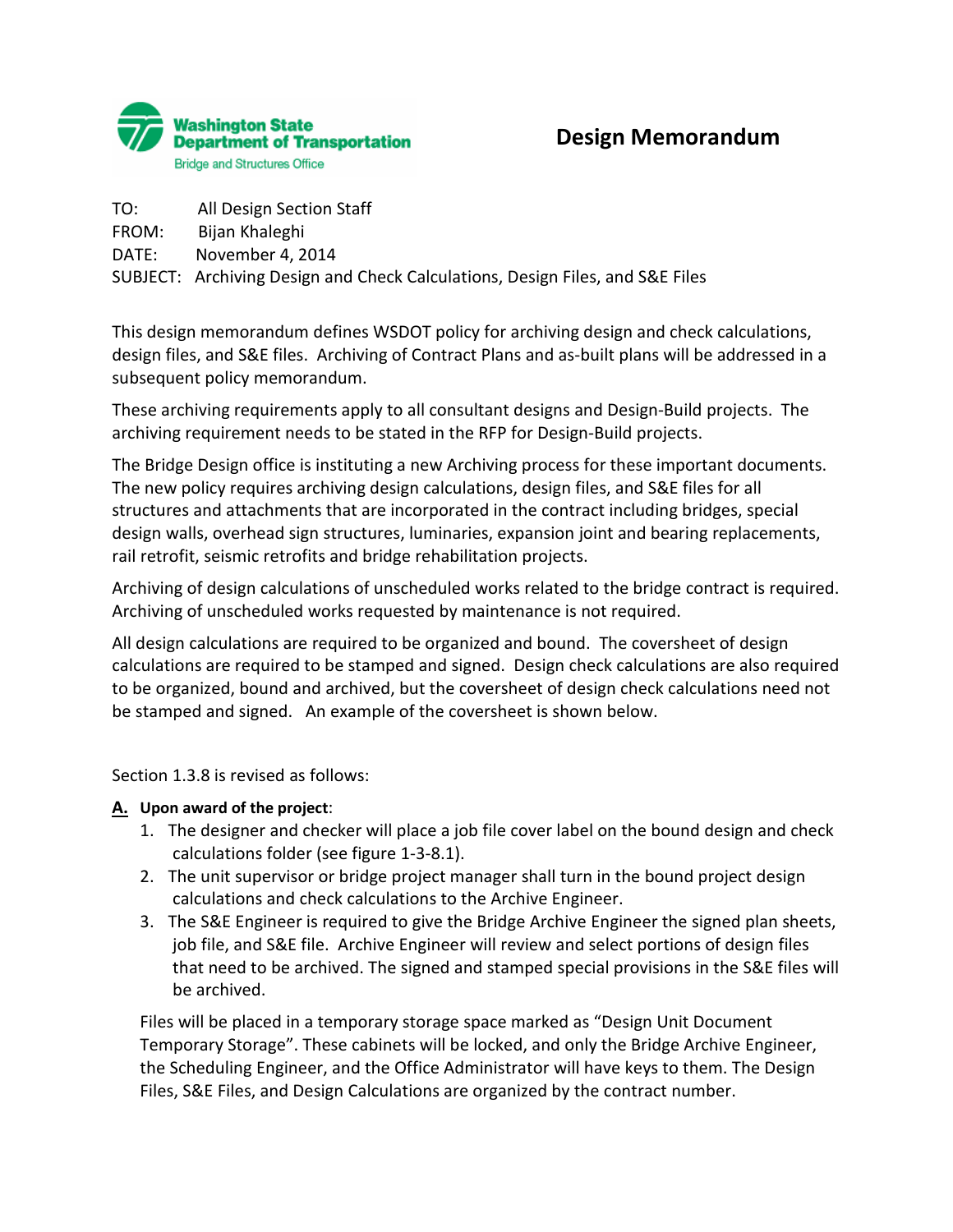A Bridge and Structures staff member may access the Design Files, S&E Files, or Design Calculations by requesting the files from the Bridge Archive Engineer or the Scheduling Engineer, who will check out the files and note the date and person's name. If a person other than a Bridge and Structures Office staff member requests these documents, the approval of the Bridge Design Engineer or Bridge Management Engineer will be required for release of the documents.

# **B. Upon the physical Contract Completion:**

The designer will update the bound calculation file with any contract plan changes that have occurred during construction.

# **C. Nine months after physical completion of the contract:**

The Bridge Archive Engineer will place all reports, signed and stamped special provisions, and bound design and check calculations in an archiving box and send the documents to the Office of Secretary of State for archive storage, except as otherwise approved by the Bridge Design Engineer.

The Bridge Archive Engineer will maintain a record of the documents location and archive status.

## **Background:**

Calculations, job files, and S&E files are stored by the Archive Engineer are stored in temporary storage until 9 months after physical completion of the construction project. After construction, they are sent to archives.

If you have any questions regarding this issue, please contact Scott Sargent at 705-7753 [SargenW@wsdot.wa.gov,](mailto:SargenW@wsdot.wa.gov) David Lemcke at 705-7211 [LemckeD@wsdot.wa.gov](mailto:LemckeD@wsdot.wa.gov) or Bijan Khaleghi at 705-7181 [Bijan.Khaleghi@wsdot.wa.gov.](mailto:Bijan.Khaleghi@wsdot.wa.gov)

cc: Mark Gaines, Bridge Construction – 47354 Craig Boone, Bridge and Structures – 47340